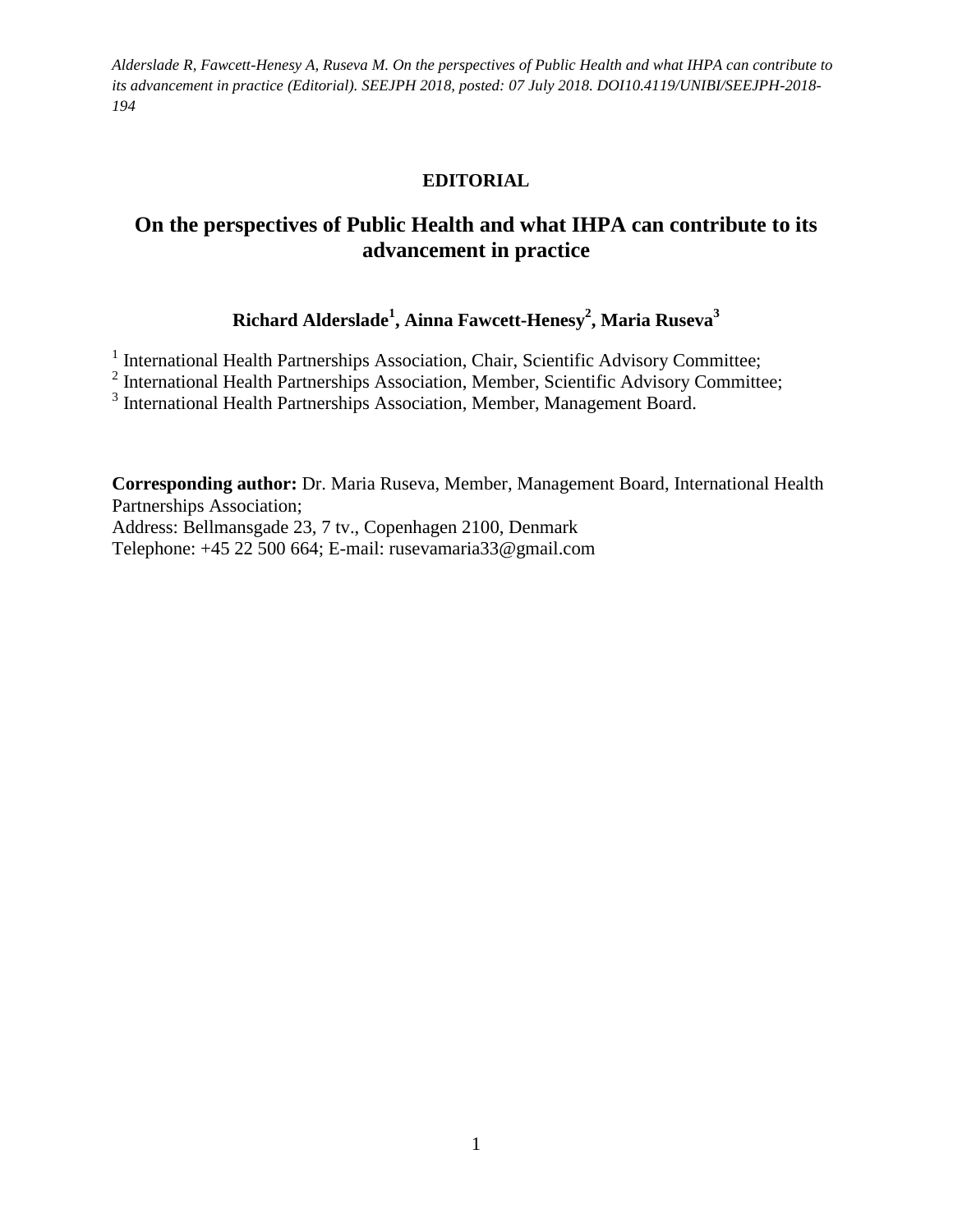Today's health challenges are formidable. They include patterns of behaviour leading to increased mortality and morbidity from noncommunicable diseases; the rapid spread of infectious pathogens and the potential for global pandemics; national disasters, conflicts and mass population movements; antimicrobial resistance; urbanization, and the health impacts of climate change and environmental pollution.

The Sustainable Development Goals (SDGs) (1), the Health 2020 European health policy framework (2), and the European Action Plan for the Strengthening of Public Health Capacities and Services (EAP-PHS) (3) all make clear that development programmes should aim to improve health and well-being equitably. This means that government priorities, policies, and budgets should be health orientated, based on health impact assessment, and focused on sustainability.

To achieve this, governments require a national health policy that emphasizes a multisectoral approach across all their actions and the whole of society. A focus is needed on "upstream" determinants of health if better outcomes and reduced inequities are to be realised. This needs an interconnected, horizontal and networked system of governance which is open, collaborative and consensual. Public health practitioners should be able to work with complexity and to speak the language of other sectors and share their agendas.

To respond to this new environment, EAP-PHS is a main pillar of Health 2020. The *Ten Essential Public Health Operation*s (EPHOs), provide a common frame for the Member States (below). They deal comprehensively with genetic, political, social and economic, environmental, commercial, cultural and health system determinants.

#### **The Essential Public Health Operations for Europe (4)**

- 1. Surveillance of population health and well-being
- 2. Monitoring and response to health hazards and emergencies
- 3. Health protection including environmental, occupational, food safety and others
- 4. Health promotion including action to address social determinants and health inequity
- 5. Disease prevention, including early detection of illness
- 6. Assuring governance for health and well-being
- 7. Assuring a sufficient and competent public health workforce
- 8. Assuring sustainable organizational structures and financing
- 9. Advocacy, communication and social mobilization for health
- 10. Advancing public health research to inform policy and practice

Today's public health practice needs to tackle inequalities, promote equity in health, and work across sectors. Modern public health needs to work in a horizontal and distributed way, identifying matters of public health concern which are ever changing. In particular, the European public health workforce needs substantial development in capacities and skills. While much progress has been made in countries with the implementation of the EAP-PHS and the EPHOs, facilitated by the WHO European Regional Office, the full potential of public health strengthening has certainly not yet been realised.

With this in mind, in 2014 the International Health Partnerships' Association, (IHPA – www.ihpa.eu), was established to aim for a worldwide society where everyone lives in healthy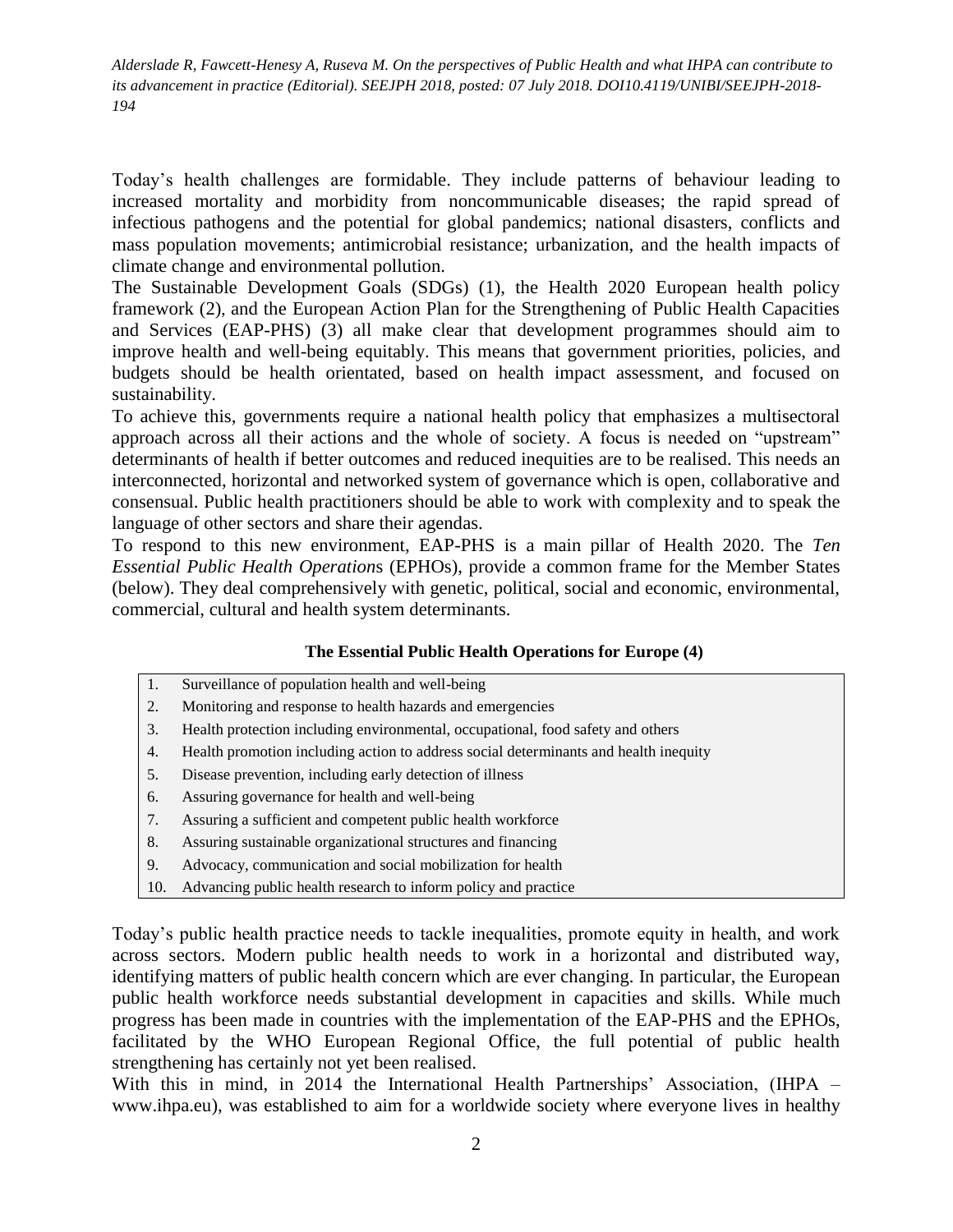communities and the benefit of good health is equally accessible to all. The IHPA and its members are driven by this view of public health, using their expertise to promote and protect health and well-being, preventing ill-health and prolonging life, through the organized efforts of societies, of professionals, leaders and community-based groups. The IHPA members believe those who have the least deserve our best; hence it has a stubborn insistence that tomorrow's world must be better than today's.

IHPA is committed to acknowledging diversity, equity, and inclusion. The Association believes in the need for health improvement through the reduction of inequalities and inequities in health, better housing and access to employment. It understands the underlying causes of disparity and the way those factors influence all of us, as well as the communities we serve. It recognizes the role of the state, and the underlying socio-economic and wider determinants of health and disease. It has a deep understanding of the responsibility of individuals in their lifestyle choices, and the need for population surveillance and monitoring of specific diseases and risk factors.

There have been many resounding statements and manifesto pledges – and broken promises. IHPA aims to give those pledges reality by achieving change for the public good. At the strategic level, IHPA advises public and private healthcare companies, government and international organizations about their business plans, strategies and policies. IHPA also works at local levels, where it believes that important improvements may often best be made. Our work is centred on evidence, health intelligence and evaluation which we use to understand and promote better health and better value health care.

IHPA, a non-governmental organization, works with governments and others to promote the right to health for all, to strengthen health systems and develop strategies that promote health, prevent disease and encourage healthy lifestyles. It seeks international contacts, partnerships with other organizations, assists its members and performs and supports research and development in its field.

Since its onset, the IHPA has placed all its capacities and services in support of European countries by working with and for the WHO Regional Office for Europe on public health services, prevention and control of noncommunicable diseases, health promotion, and migration.

IHPA has also worked with and for the SEE Health Network, a multi-governmental platform and organization of nine countries in South East Europe. The efforts of the SEE Governments and health sectors will be supported by the IHPA which has a wealth of capacities needed to support countries at national, community and grass-roots levels.

On 1<sup>st</sup>-2<sup>nd</sup>April 2017, the Ministers of the SEE Health Network and their international partners held their  $4<sup>th</sup>$  Ministerial Forum in Chisinau, the Republic of Moldova (v). As a result, the fourth Ministerial Pledge was adopted, committing the nine countries to cooperate and work jointly towards achieving the Sustainable Development Goals 2030 of the United Nations, by implementing the newest European and global policies and best practices.

Implementing the policies to achieve the SDGs 2030 requires strong health systems and public health services. IHPA will join forces with the national public health and other health institutions as it is only through networking and learning from each other that practical results will be achieved.

## **Conflicts of interest:** None.